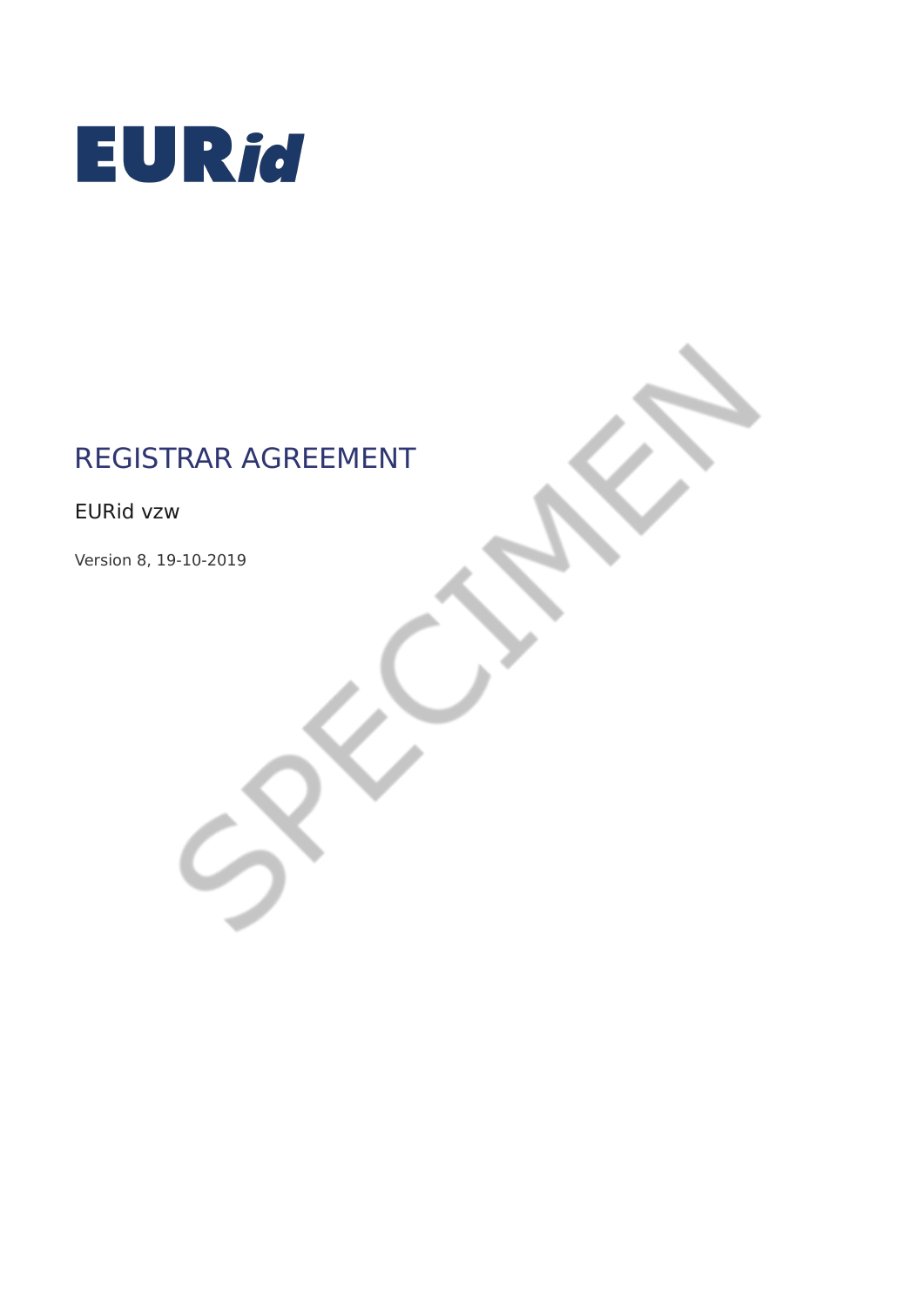# **Table of contents**

| Article 11. ASSIGNMENT OF RIGHTS AND SUB-PROCESSING ACTIVITIES  10 |
|--------------------------------------------------------------------|
|                                                                    |
|                                                                    |
|                                                                    |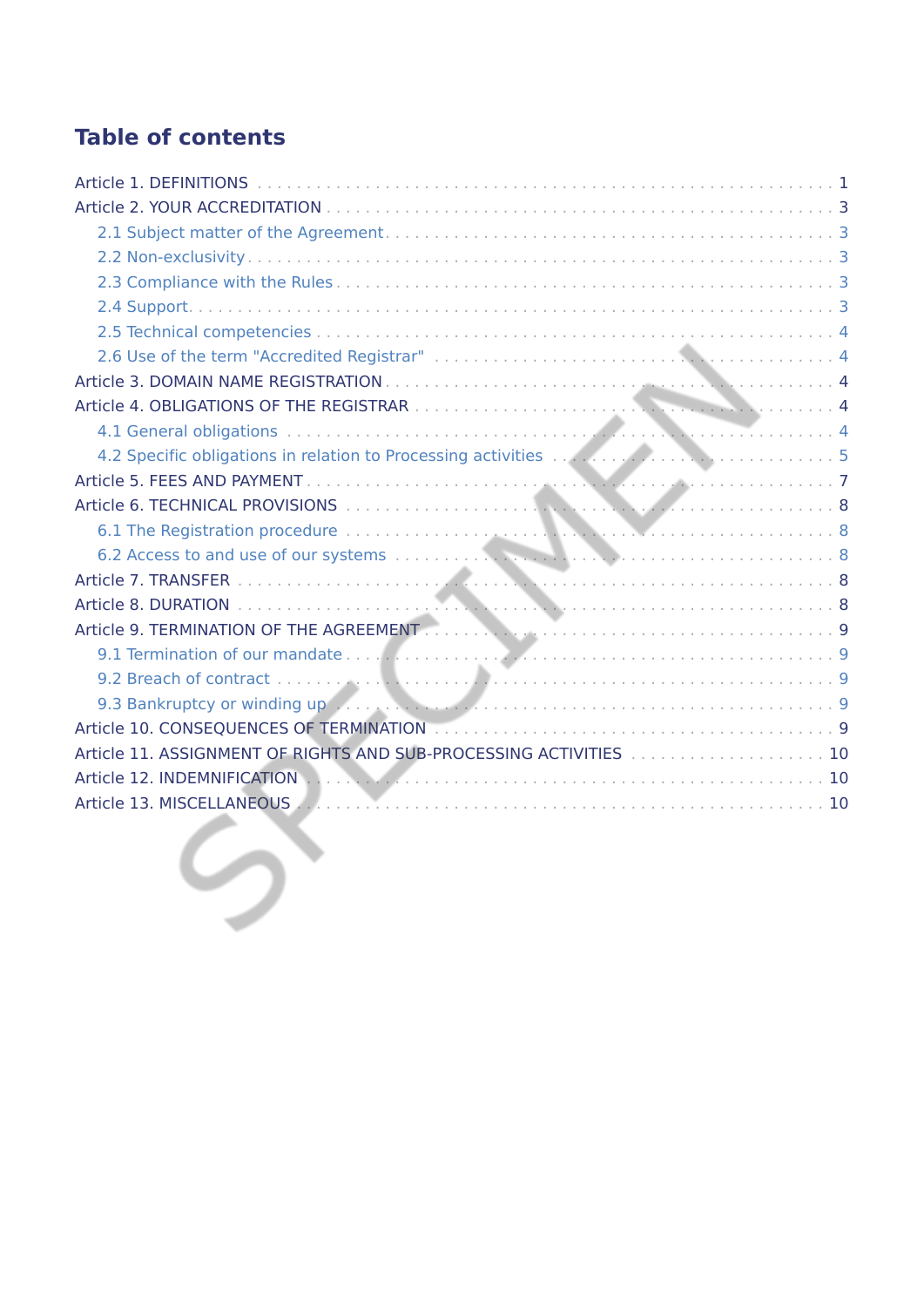

# <span id="page-2-0"></span>**Article 1. DEFINITIONS**

For the purpose of this Agreement, all capitalised terms have the meaning assigned to them herein. In this Agreement, unless otherwise stated:

'**Accreditation**' means the granting of the right to offer Registration Services subject to the successful completion of the Accreditation Process.

'**Accreditation Process**' means your prior acceptance and continued compliance with the terms of this Agreement, your payment of the applicable fees and our acceptance and written confirmation of your Accreditation.

'**Applicable Data Protection Law**' means any legislation in force within the European Union on the protection of personal data, including Regulation 2016/679 of 27 April 2016 on the protection of natural persons with regard to the processing of Personal Data, and on the free movement of such data ('GDPR'), the applicable national data protection legislation, together with other related regulatory guidance resulting from such legislation, as updated from time to time.

'**Controller**' means the natural or legal person, public authority, agency or any other body which alone, or jointly with others, determines the purposes and means of the processing of Personal Data.

'**Domain Name**' means a domain name allocated under the .eu Top Level Domain and its variants in other scripts.

'**Necessary Registrar Processing**' means your processing of Personal Data relating to a Registrant for which processing is strictly necessary for the sole purposes of your customer management in relation to the Registrant; or for which processing is done on behalf of any other domain name registry; or for which processing is strictly necessary for the technical provision of your services by and solely on behalf of yourself.

'**Personal Data**' means any information relating to an identified or identifiable natural person; an identifiable natural person is one who can be identified, directly or indirectly, in particular by reference to an identifier such as a name, an identification number, location data, an online identifier or to one or more factors specific to the physical, physiological, genetic, mental, economic, cultural or social identity of that natural person.

'**Personal Data Breach**' means a breach of security leading to the accidental or unlawful destruction, loss, alteration, unauthorised disclosure of, or access to Personal Data transmitted, stored or otherwise processed.

'**Processing**' means any operation or set of operations which is performed on Personal Data or on



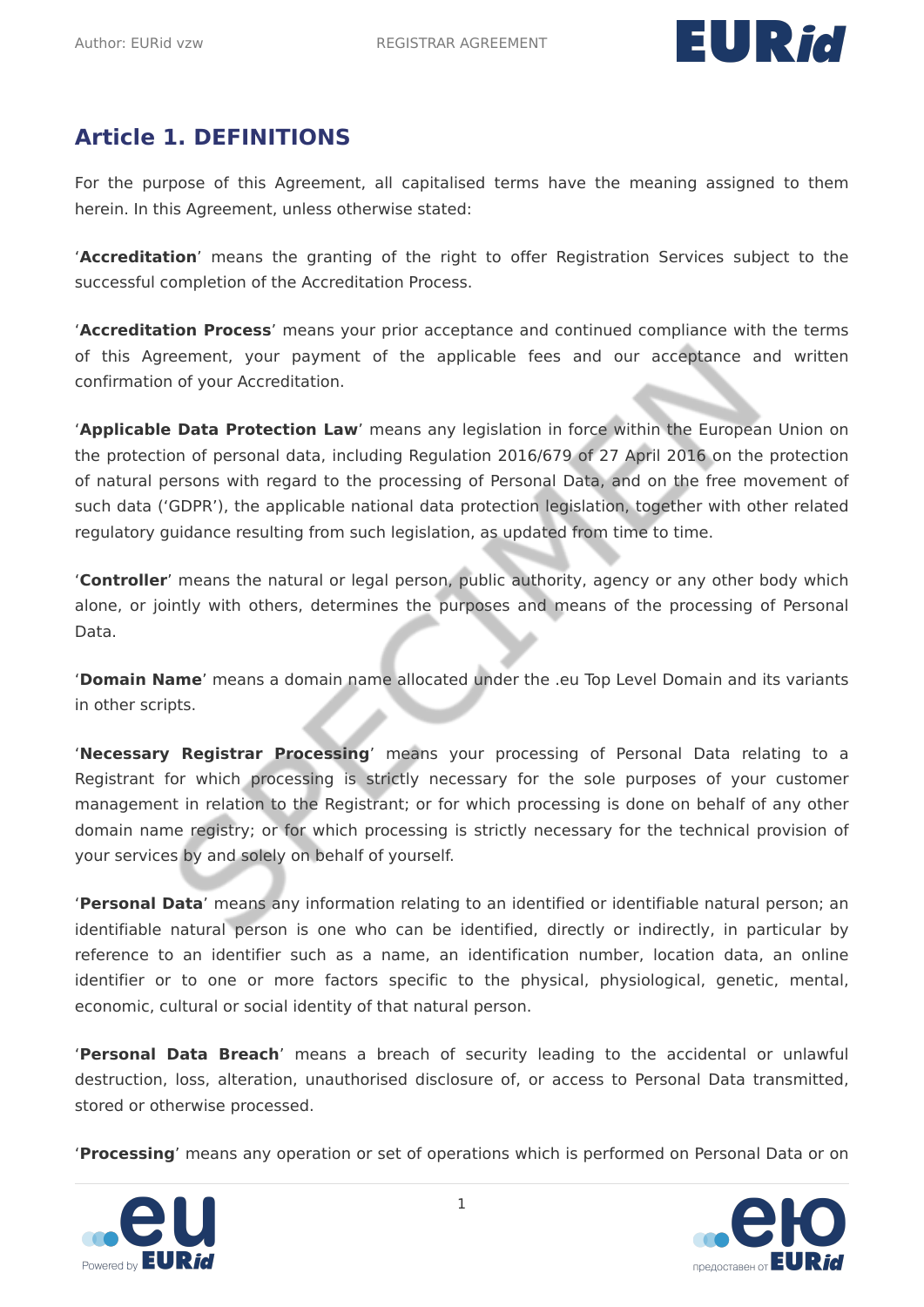

sets of Personal Data, whether or not by automated means, such as collection, recording, organisation, structuring, storage, adaptation or alteration, retrieval, consultation, use, disclosure by transmission, dissemination or otherwise making available, alignment or combination, restriction, erasure or destruction.

'**Processor**' means a natural or legal person, public authority, agency or any other body, which processes Personal Data on behalf of the Controller.

'**Registrant**' means the natural or legal person who has registered the Domain Name via you and whose Personal Data is placed in the registration database and published in the web-based WHOIS.

'**(Accredited) Registrar**' **(or 'you')** means the organisation that is accredited by us to provide Registration Services pursuant to this Agreement.

'**Registration**' means the right granted to the Registrant to use the Domain Name for a limited, renewable term, without a transfer of property, and subject to (1) our general Terms and Conditions and (2) any statement, statutory or otherwise, adopted by a European Union institution in relation therewith.

'**Registration Services**' means the services of registration, renewal, update, transfer or management of Domain Names offered to Registrants, and other technical services related to Domain Names.

'**Registry**' (or '**we**' or '**us**') means EURid vzw (RPR Brussel – VAT BE 0864.240.405, having its registered office at Telecomlaan 9, 1831 Diegem, Belgium), the registry manager of the .eu Top Level Domain and its variants in other scripts upon appointment of the European Commission.

'**Regulations**' means Regulation (EC) No 733/2002 of the European Parliament and of the Council of 22 April 2002 on the implementation of the .eu Top Level Domain; Commission Regulation (EC) No 874/2004 of 28 April 2004 laying down public policy rules concerning the implementation and functions of the .eu Top Level Domain and the principles governing registration; Regulation (EU) 2019/517 of the European Parliament and of the Council of 19 March 2019 on the implementation and functioning of the .eu top level name and amending and repealing Regulation (EC) No 733/2002 and repealing Commission Regulation (EC) No 874/2004, and any further regulation that would replace, amend or complete such rules and principles.

'**Rules**' means all Regulations and rules applicable to the .eu and its variants in other scripts at Second and Top Level, the Domain Name Registration Policy, the Domain Name Registration Terms and Conditions, the WHOIS Policy, the ADR Rules and the ADR Supplemental Rules, as published amongst other rules and/or Regulations on the website of the Registry, the Czech Arbitration Court (www.adr.eu), and the WIPO Arbitration and Mediation Center (www.wipo.int). These Rules set out the rights and obligations of the Registry, the Registrar and the Registrant with respect to a



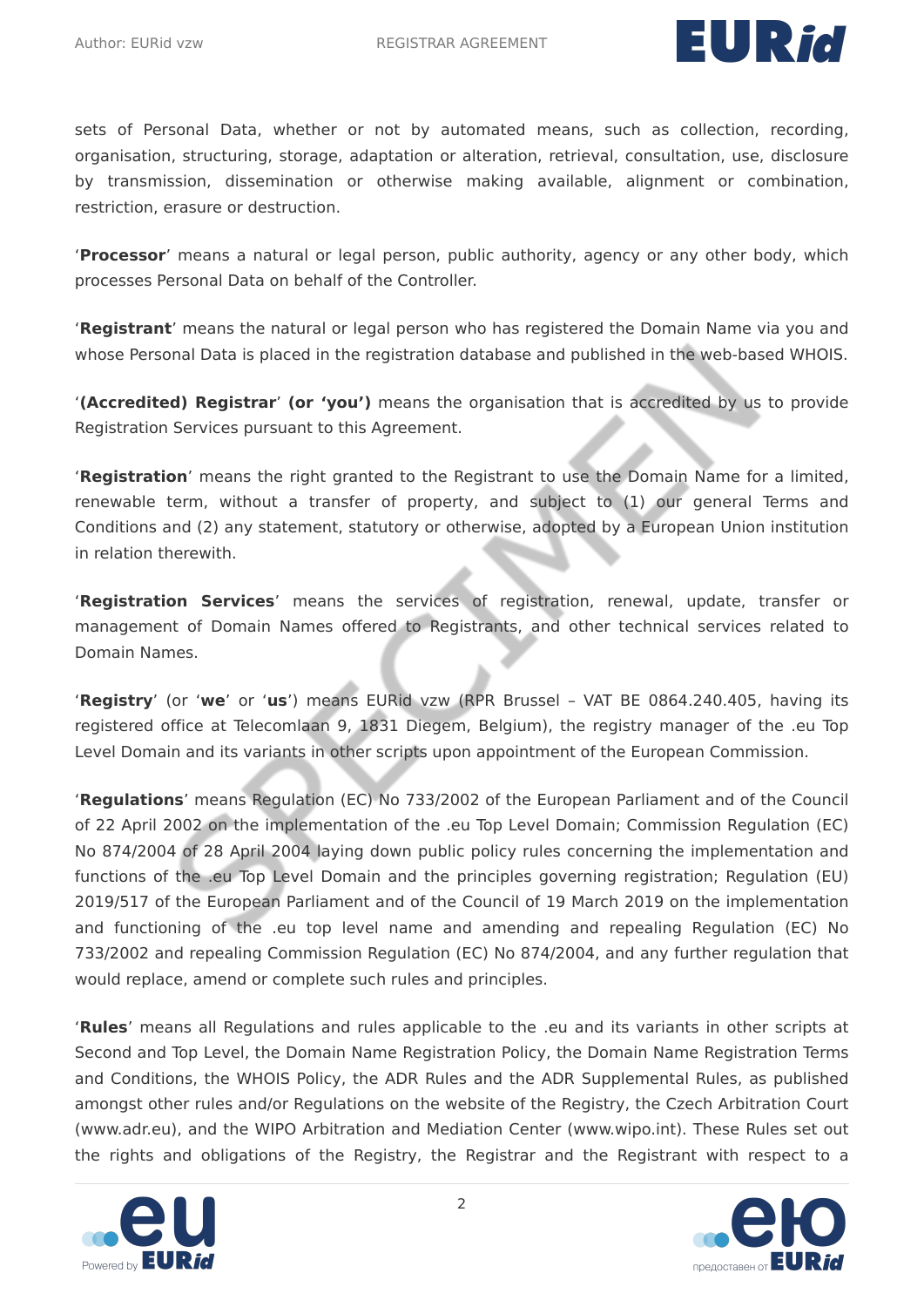

Domain Name.

'**Second Level (Domain)**' means the name at the second level in the Domain Name System (DNS) hierarchy directly below a TLD, such as 'somedomain' in 'www.somedomain.eu'.

'**Top Level (Domain)**' or '**TLD**' means the name at the top of the DNS hierarchy. The TLD refers to the string of letters following the last dot ("."), such as ".eu" in 'www.somedomain.eu'. The Registry controls which Second Level Domains are allowed in the .eu TLD.

# <span id="page-4-0"></span>**Article 2. YOUR ACCREDITATION**

#### <span id="page-4-1"></span>**2.1 Subject matter of the Agreement**

Pursuant to this Agreement and subject to your successful completion of the Accreditation Process, we hereby accredit you and grant you the non-exclusive right to offer Registration Services to Registrants under the terms and conditions set forth in this Agreement. This Agreement gives you no right, power or authority to operate or manage the Registry.

As a Controller, we hereby appoint you as a Processor with the task of Processing certain categories of Personal Data of Registrants. In this context, you will process such Personal Data solely for the purposes of carrying out the Registration Services on behalf of, and in accordance with our instructions. To avoid any doubt, nothing in this Agreement prevents you from carrying out Necessary Registrar Processing in accordance with the Applicable Data Protection Law.

#### <span id="page-4-2"></span>**2.2 Non-exclusivity**

The rights granted to you under this Agreement are non-exclusive and we are free to accredit other Registrars at our sole discretion.

### <span id="page-4-3"></span>**2.3 Compliance with the Rules**

You will comply with the Rules and will refrain from cooperating, either directly or indirectly, with any party who violates the Rules, or who instigates such a violation. You will inform us of any such abuse without delay.

### <span id="page-4-4"></span>**2.4 Support**

As an Accredited Registrar, you will provide Registration Services and proper customer support to Registrants in at least one of the official languages of the European Union.

As an essential part of providing customer support, you will have an operational website, available at all reasonable times, where you publish your services and contact details, and your own distinct and functioning email address.



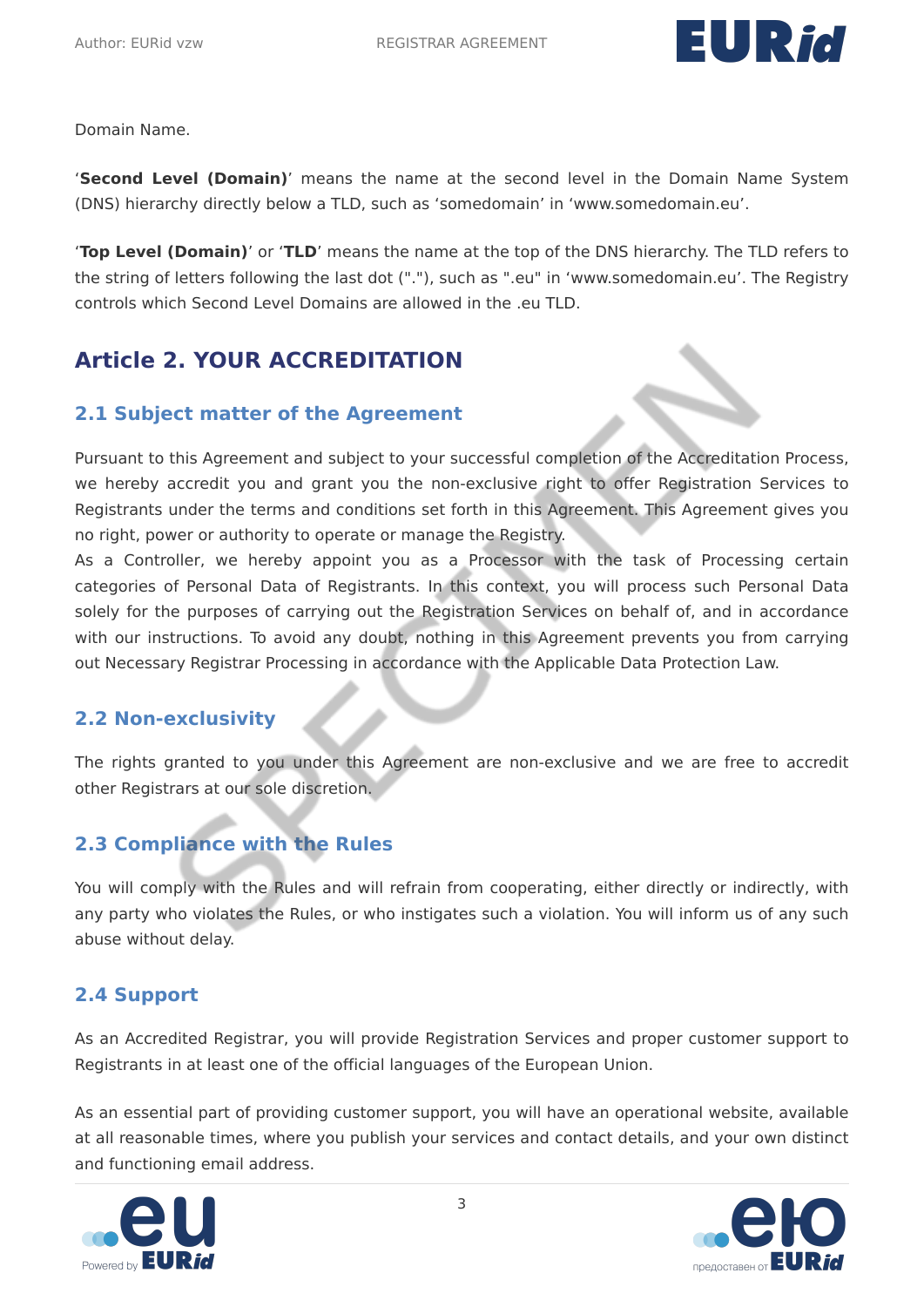

You warrant that you will make available the Rules, your terms and conditions of service, and your prices, and that you will provide customer support through all reasonable means including without limitation by telephone and electronic means, in the languages indicated on your website, or other relevant business materials.

We publish all active Accredited Registrars on our website (www.eurid.eu), including the languages in which they provide Registration Services and customer support, as well as other relevant information.

If you fail to provide such services in one or more of the languages indicated, we may remove you or the appropriate language indicator from our website and such failure will constitute a material breach of this Agreement.

#### <span id="page-5-0"></span>**2.5 Technical competencies**

You warrant that you have the technical competencies required to provide the Registration Services using our automated systems.

#### <span id="page-5-1"></span>**2.6 Use of the term "Accredited Registrar"**

After the successful completion of the Accreditation Process, you may use the term "EURid Accredited Registrar" during the term of this Agreement.

### <span id="page-5-2"></span>**Article 3. DOMAIN NAME REGISTRATION**

According to this Agreement, we will register and grant the right to use the Domain Name for which you have requested a registration or a renewal on behalf of the Registrant. The right to use the Domain Name will only be granted if the Registration complies with the Rules.

# <span id="page-5-3"></span>**Article 4. OBLIGATIONS OF THE REGISTRAR**

#### <span id="page-5-4"></span>**4.1 General obligations**

You will ensure and document that each Registrant for whom you register a Domain Name has accepted the Rules in effect at the time the Registration is made and complies with all requirements set forth in the Rules, including but not limited to the confirmation by the Registrant that, to their knowledge, the request for Domain Name Registration is made in good faith and does not infringe the rights of any third party; and that the Registrant meets the eligibility criteria as defined in the Rules.

You will, at our first request and without any undue delay, provide us with documents



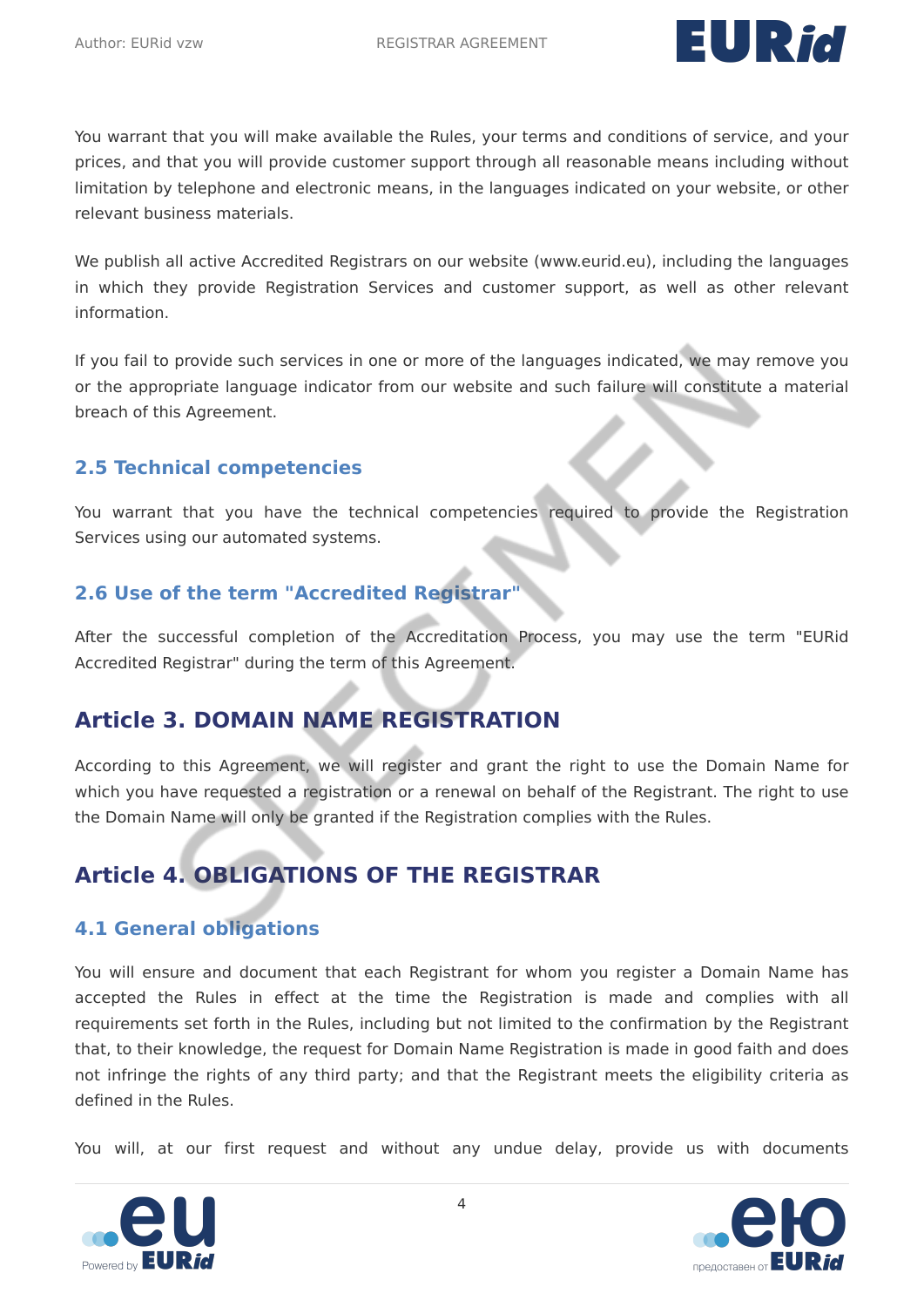

demonstrating the Registrant's acceptance of and compliance with the Rules. If you fail to fulfil these requirements, we reserve the right to terminate the Registration and/or this Agreement.

You will inform each Registrant of all information that is relevant and/or that may influence the relationship between the Registrant and us in a timely manner.

You will ensure that the Domain Name Registration term, as agreed with the Registrant, corresponds at all times to the authoritative Registration term shown in the registration database.

You will ensure that the registration data linked to a Domain Name submitted to us and shown in the web-based WHOIS is at all times the data of the Registrant, and not your data. The email address submitted in the Registrant's contact information will be that of the Registrant only and not yours, unless you can demonstrate that the Registrant expressly requested otherwise.

You will not register Domain Names without being specifically instructed to do so by the Registrant. Notwithstanding the above, you can register a limited number of Domain Names solely for your own use without being specifically instructed to do so by a Registrant. For the purposes of this paragraph, Domain Names registered with registration data of Registrants that is substantially similar or linked to you (e.g. having the same telephone number or email address; having the same contact person as your technical or billing contact), will not be considered to be registered upon instruction of the Registrant.

You will assist and provide your full cooperation to both the Registrant and us in relation to the Registration Services.

You will have your own operational website where you publish your services and contact details, and you are responsible and liable for all content of such website.

### <span id="page-6-0"></span>**4.2 Specific obligations in relation to Processing activities**

In relation to the Registration Services and the Processing activities that you undertake as a Processor on our behalf, you will:

- maintain a clear privacy policy, compliant with the Applicable Data Protection Law, and inform each Registrant thereof;
- inform each Registrant that the Personal Data necessary for the provision of Registration Services is disclosed to us acting as a Controller, and make reference to our privacy policy on our website to inform the Registrant of how we process all Personal Data received;
- notify us within 48 hours upon becoming aware of a Personal Data Breach, and assist us with data breach notifications in relation to the Personal Data collected for the Registration Services described in this Agreement, the carrying out of any data protection impact assessments, and



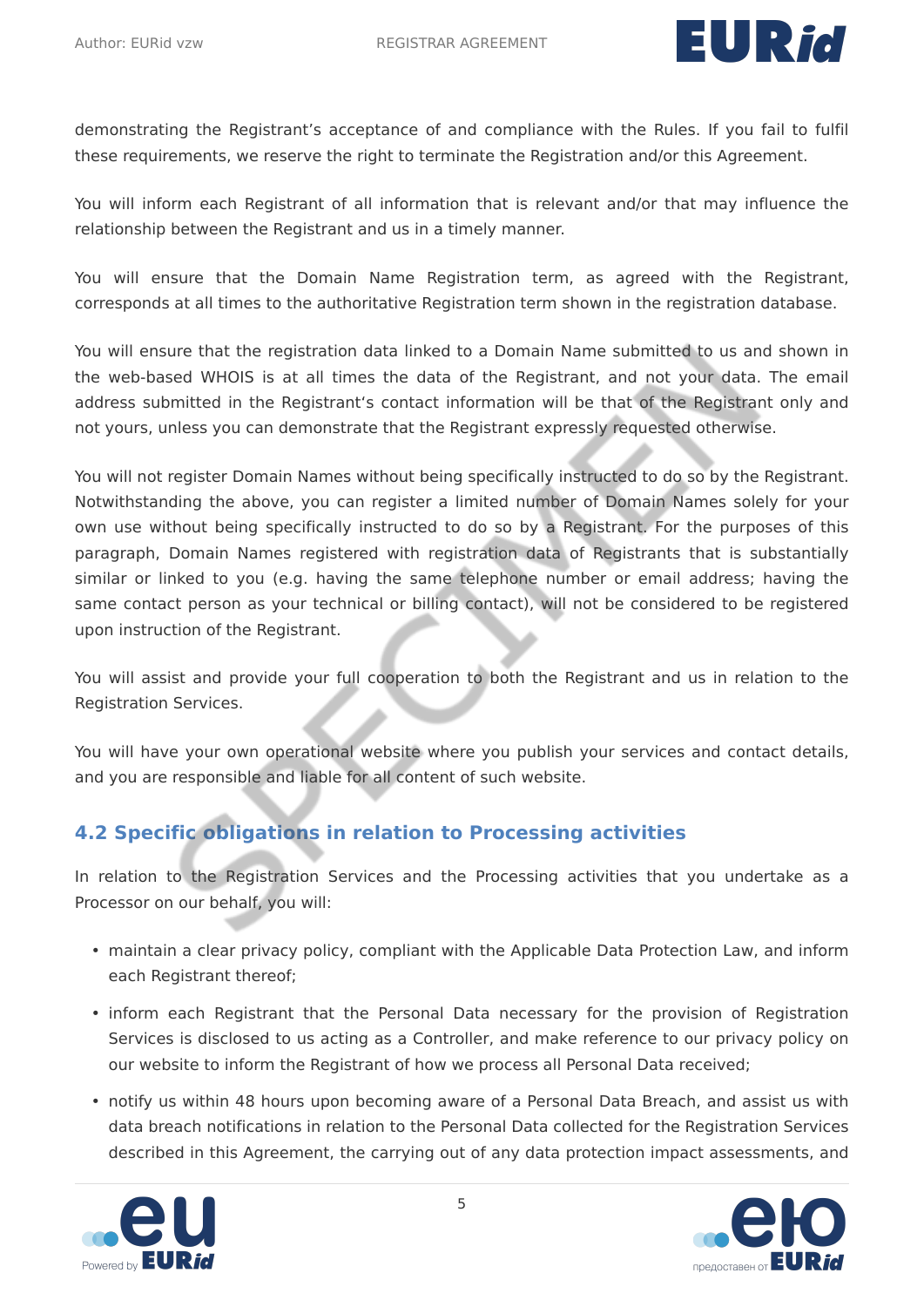

prior consultations with supervisory authorities that we are obliged to undertake, taking into account the information available;

- notify and fully assist us promptly and without undue delay with requests from Registrants exercising their individual rights (such as the right of access, right to rectification, erasure, restriction of processing, the right to data portability, or the right to object to the processing of their Personal Data), or any other request, complaint or communication relating to our obligations under the Applicable Data Protection Law;
- create and maintain documentation regarding your Processing activities on our behalf, the details of the Processor (you) and the Controller (us), the transfers of Personal Data if applicable, and a description of the technical and organisational measures you have adopted;
- fully cooperate and make available to us at our request all information necessary to demonstrate compliance with the Applicable Data Protection Law and obligations under this Agreement;
- implement necessary measures to protect Personal Data from unlawful or unauthorised Processing and necessary measures as required by Applicable Data Protection Law;
- keep Personal Data confidential except to your employees, agents, and subcontractors or other representatives who are engaged in the Processing of Personal Data and who:
	- have been informed of the confidential nature of Personal Data and the necessary security measures;
	- have received appropriate training in relation to Applicable Data Protection Law;
	- are subject to user authentication and log-on processes when accessing Personal Data; and are subject to contractual confidentiality and data protection obligations.
- limit access to the Personal Data only to those persons with a need to know, to enable you to perform the Processing activities on our behalf.
- Upon request, provide us with a report for the past calendar year of: a) your Processing activities; b) your logs regarding access to Personal Data; and c) Personal Data Breaches.

The above does not discharge you from complying with the Applicable Data Protection Law in relation to the Necessary Registrar Processing activities.

If you are not (or are no longer) established within the European Economic Area or within a country that is deemed by the European Commission to provide an adequate level of protection for Personal Data in accordance with European data protection legislation, you will implement any and all measures required to permit the transfer under the Applicable Data Protection Law.



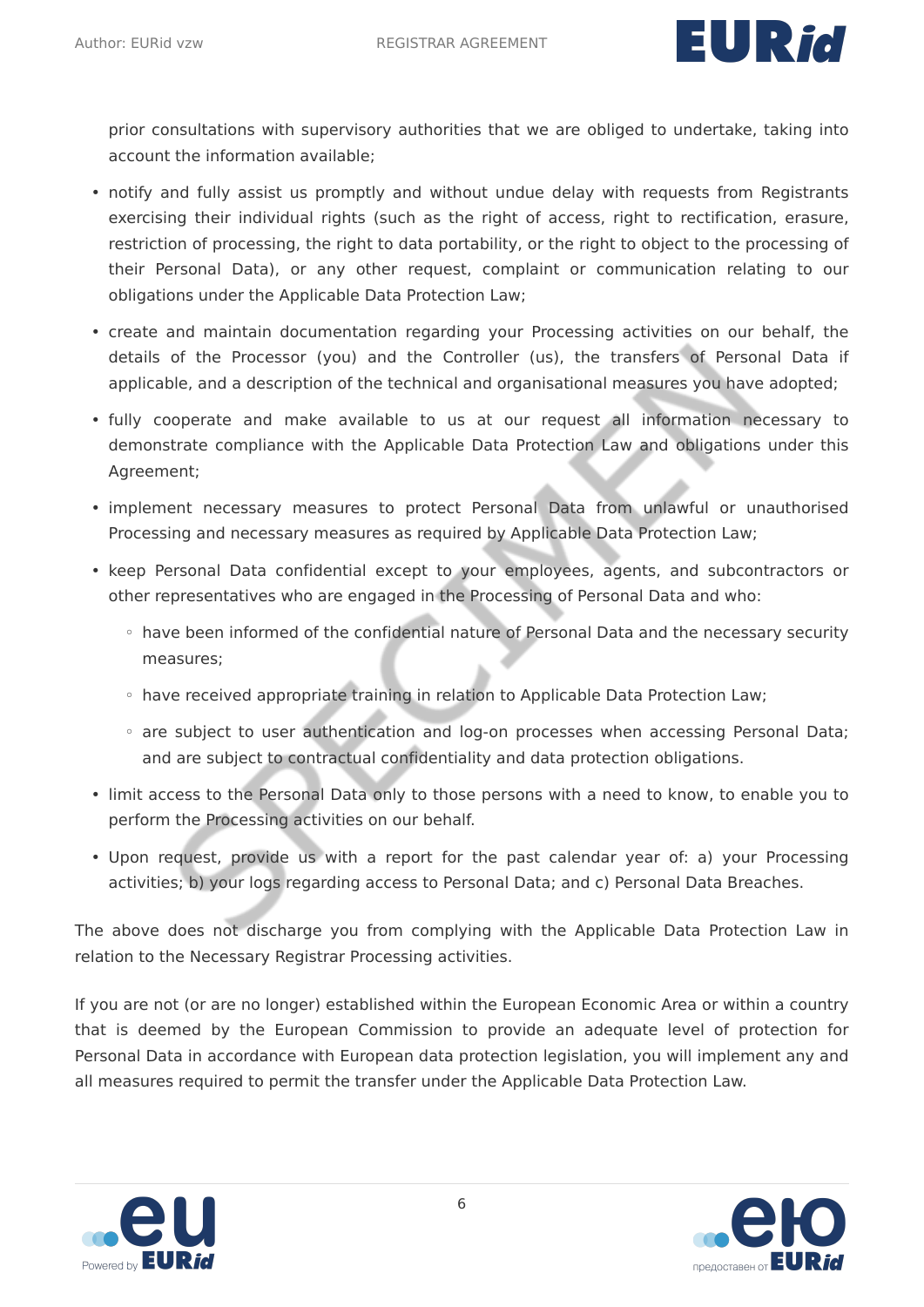

# <span id="page-8-0"></span>**Article 5. FEES AND PAYMENT**

As part of the Accreditation Process, you will make an advance payment of at least EUR 2500 (two thousand five hundred Euro), excluding any bank or transfer fees.

You will pay the applicable fee for all payable transactions (such as the Registration, renewal, term extension, reactivation and transfer) for each Domain Name on behalf of any Registrant.

We will issue monthly invoices and deduct all payable transactions for each Domain Name from this amount. The fees for all payable transactions have been set and can be found at <https://link.eurid.eu/fees>and <https://registry.eu>.

We reserve the right to amend the fees for payable transactions at any time by informing you via the email address you have provided to us no later than thirty (30) days before the amended fees become effective. We will not be liable to pay any interest to you in respect of the advance payment.

Domain Names that are not deleted before the expiry date will be renewed automatically and the corresponding fees will be automatically deducted from your account.

In the event of a transfer of a Domain Name, the applicable fee for such a transfer will be deducted automatically from the account of the Registrar requesting the transfer as soon as the transfer becomes effective. We will not refund any fee paid by the transferring Registrar either in whole or in part.

You will pay our invoices within thirty (30) days of the invoice date. We apply penalties and interest for late payments without notice. The penalties are calculated as 10% of the amount due (with a minimum of 250 EUR) and the amount due will bear interest at a rate of 1% per month calculated for each month started. This does not affect other remedies in this Agreement.

Once you have been an Accredited Registrar for at least two (2) consecutive years, you may sign up for the Single Euro Payment Area (SEPA) direct debit mandate, provided that you have a European bank account and that you have subscribed to SEPA. Upon signature of a SEPA mandate, we will debit from your bank account the amount set out in the monthly invoices for payable transactions and we will deduct from any future invoices the balance on any prepaid amount that is still available on your account after this mandate comes into effect.



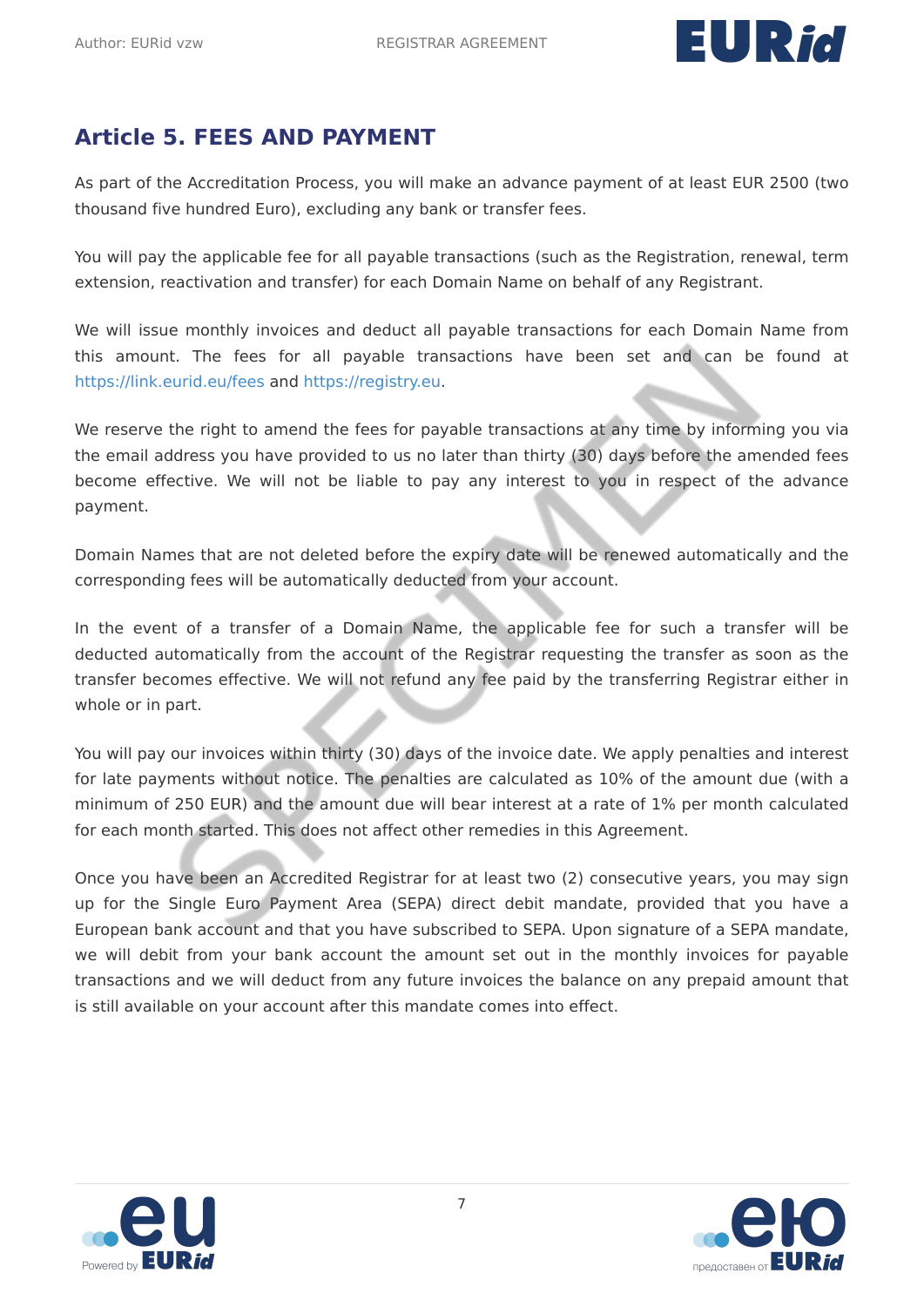

# <span id="page-9-0"></span>**Article 6. TECHNICAL PROVISIONS**

#### <span id="page-9-1"></span>**6.1 The Registration procedure**

The Registration procedure is fully automated, and you will comply with the Registration Services procedures developed by us. These procedures are further detailed on [https://registry.eu.](https://registry.eu)

We reserve the right to amend the Registration procedure at any time by informing you (via the email address you provided to us) no later than thirty (30) days before the amended Registration procedure becomes effective where feasible. At the same time, we will provide you with any technical information required for your proper implementation thereof.

#### <span id="page-9-2"></span>**6.2 Access to and use of our systems**

You will access and use our systems in good faith and in a manner that complies, both functionally and technically, with our user manuals published on<https://registry.eu>or made available to you by any other means. You will not overload our network or hinder us from providing our services. You will not act in any way that might threaten the stability of the Internet. If you are in breach of any of these obligations, we reserve the right to terminate this Agreement with immediate effect.

You will immediately inform us if you become aware of any malfunctioning or compromise of our technical systems, and provide us with any supporting material that may help us in diagnosing and, if appropriate, correcting or improving any such technical malfunction. Any such malfunction is considered confidential information and should not be disclosed publicly without our prior written consent.

### <span id="page-9-3"></span>**Article 7. TRANSFER**

You acknowledge that the Registrant has the right to transfer the Domain Name to a new Registrant and/or to another Accredited Registrar and that a transfer of this kind will be executed in accordance with the Rules. By following the procedures set forth in the Rules, you acknowledge and warrant the validity of the transfer of the Domain Name. You will cooperate with all parties involved throughout the various phases of the transfer process.

If you do not comply with these obligations, we reserve the right to execute the transfer and we cannot be held liable for doing so.

### <span id="page-9-4"></span>**Article 8. DURATION**

This Agreement is concluded for a period of one (1) year starting from the date of Accreditation.

At the end of this initial one (1) year term, this Agreement will be automatically extended for



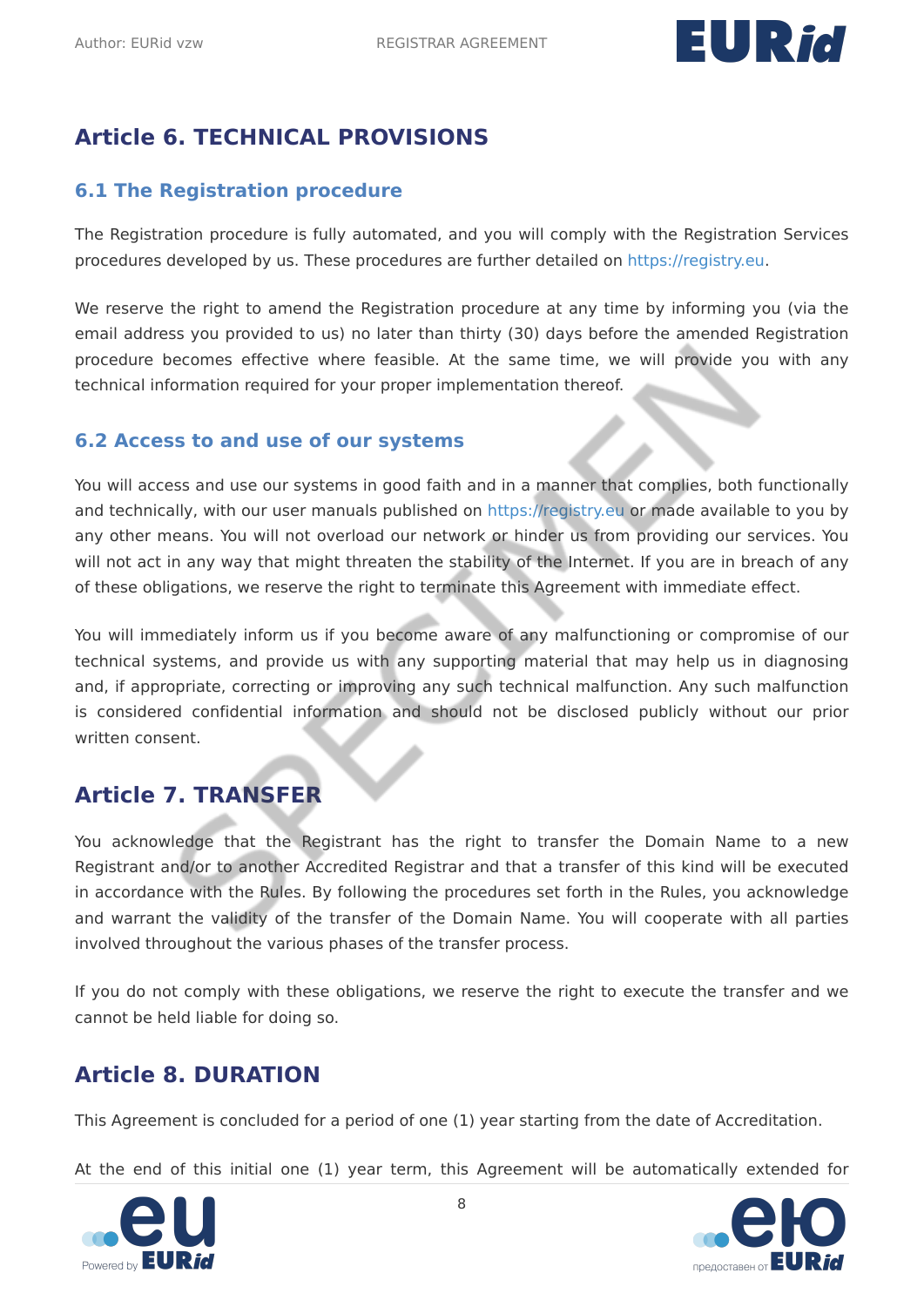

consecutive one (1) year terms, unless either party notifies the other party in writing that it does not want to extend this Agreement no later than three (3) months before the end of the initial term or any consecutive term, or unless terminated as set forth below.

### <span id="page-10-0"></span>**Article 9. TERMINATION OF THE AGREEMENT**

#### <span id="page-10-1"></span>**9.1 Termination of our mandate**

This Agreement will terminate immediately if, for whatever reason, we are no longer able to register Domain Names. We disclaim any responsibility for damages resulting from such termination, unless the termination is due to gross negligence or fraud on our part.

Upon becoming aware of any upcoming termination of our mandate, we will employ our best efforts to facilitate the continuation or transfer of this Agreement on or before the termination date, and to obtain a notice period before the termination of our mandate.

#### <span id="page-10-2"></span>**9.2 Breach of contract**

If you are in breach of any terms of this Agreement, we will notify you both via the email address you provided to us and via a registered letter urging you to cease such a breach. We reserve the right to terminate this Agreement without further notice and without any compensation due if you do not respond or do not cease the breach of Agreement within a reasonable period.

#### <span id="page-10-3"></span>**9.3 Bankruptcy or winding up**

This Agreement will terminate immediately without any compensation being due if you become bankrupt, if you file for judicial composition, or if your business is wound up.

# <span id="page-10-4"></span>**Article 10. CONSEQUENCES OF TERMINATION**

Upon termination of this Agreement, you will immediately pay any outstanding fees that were due before termination and your Registrar account will be terminated. All Domain Names in your portfolio will be transferred to one or more Accredited Registrars. If applicable, we will reimburse to you any remaining balance on your account.

Upon termination of this Agreement, you will return and/or erase and/or anonymise (in both primary and backups) the Personal Data processed as part of the Registration Services under this Agreement, unless EU or EU Member State law requires the storage of Personal Data, without prejudice to your own rights and obligations in relation to Personal Data covered by Necessary Registrar Processing. You will certify that you have done so within one (1) month of the termination of this Agreement. The clauses governing the Processing of Personal Data will survive the termination of this Agreement, and will remain in effect until all Personal Data processed solely on



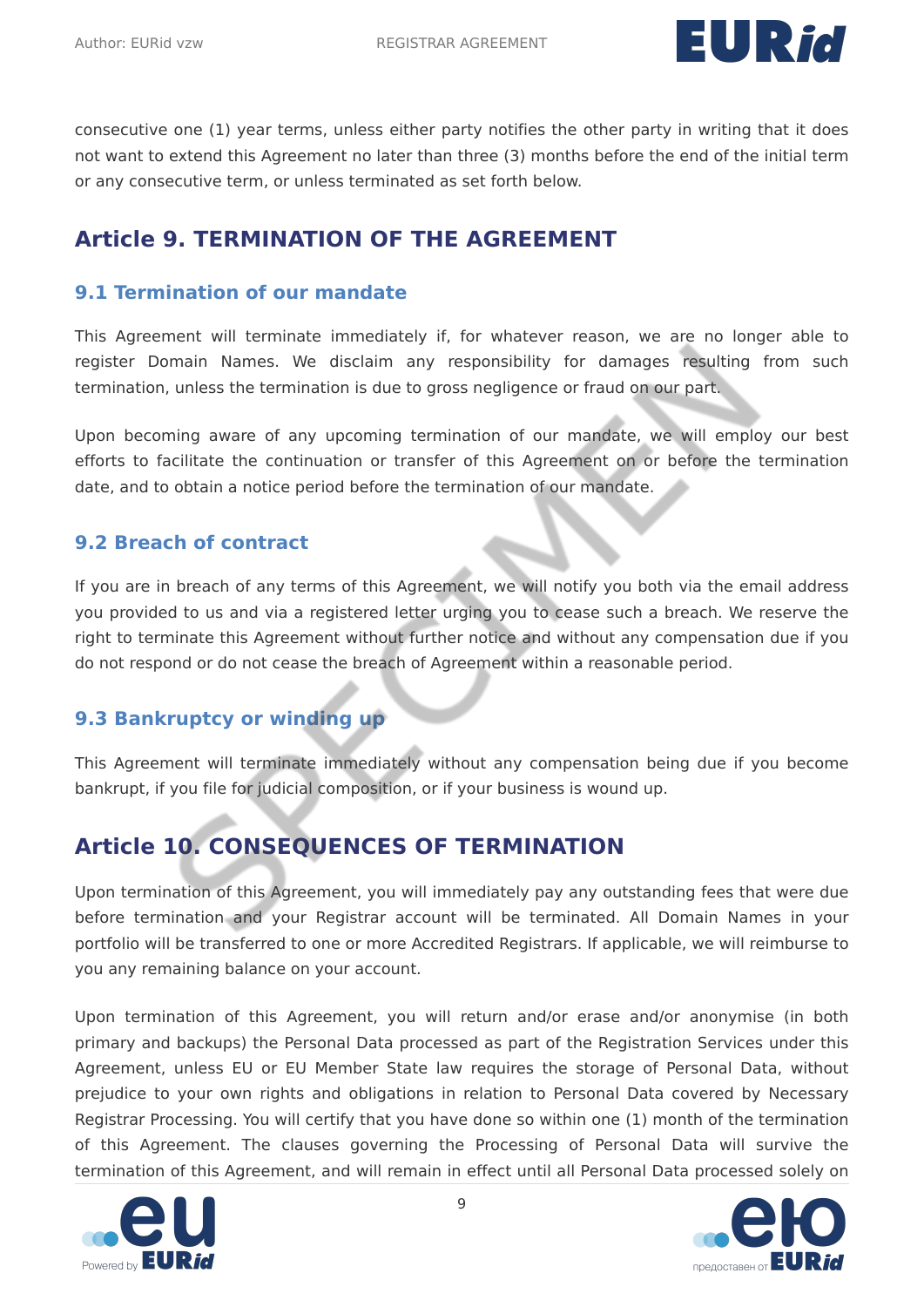

our behalf under this Agreement has been returned and/or erased and/or anonymised.

Upon termination of this Agreement, you will cease to use the term EURid Accredited Registrar, our name, and our logo(s).

### <span id="page-11-0"></span>**Article 11. ASSIGNMENT OF RIGHTS AND SUB-PROCESSING ACTIVITIES**

You may not assign your rights and obligations under this Agreement to another Accredited Registrar without our prior written consent.

You may authorise a third party to subcontract any of the Processing activities necessary for the Registration Services under this Agreement provided that you inform us in writing in advance. The sub-processor is subject to the same contractual data protection requirements relevant to the processing activities of Personal Data as those applicable to you under this Agreement, and you remain fully liable for any failure of your sub-processor.

### <span id="page-11-1"></span>**Article 12. INDEMNIFICATION**

You indemnify us against any claim for damages in or out of court made by Registrants or third parties against us for the products and services offered, including but not limited to claims relating to your breach of this Agreement; claims relating to the Registration Services; claims relating to the termination of our mandate; third parties' claims to rights on a Domain Name; claims relating to technical defects or shortcomings; and claims due to violations of Applicable Data Protection Law attributable to you or any of your sub-processors in the context of this Agreement.

# <span id="page-11-2"></span>**Article 13. MISCELLANEOUS**

The English language version of this Agreement will be authoritative in all respects and will prevail in case of any inconsistencies with any translated versions.

This Agreement is subject to Belgian law. All related disputes will be subject to the exclusive jurisdiction of the Brussels courts.

Any amendment to this Agreement or to the Rules will be communicated to you (via the email address you provided to us) and will automatically become effective thirty (30) days after notification. If we do not receive your rejection of the amended terms via email or registered letter within thirty (30) days after such notification, you will be deemed to have agreed to the amended terms.

This Agreement does not change the status of any intellectual property rights of the parties concerned (in particular, but not limited to, the transfer by either party of the ownership of, or